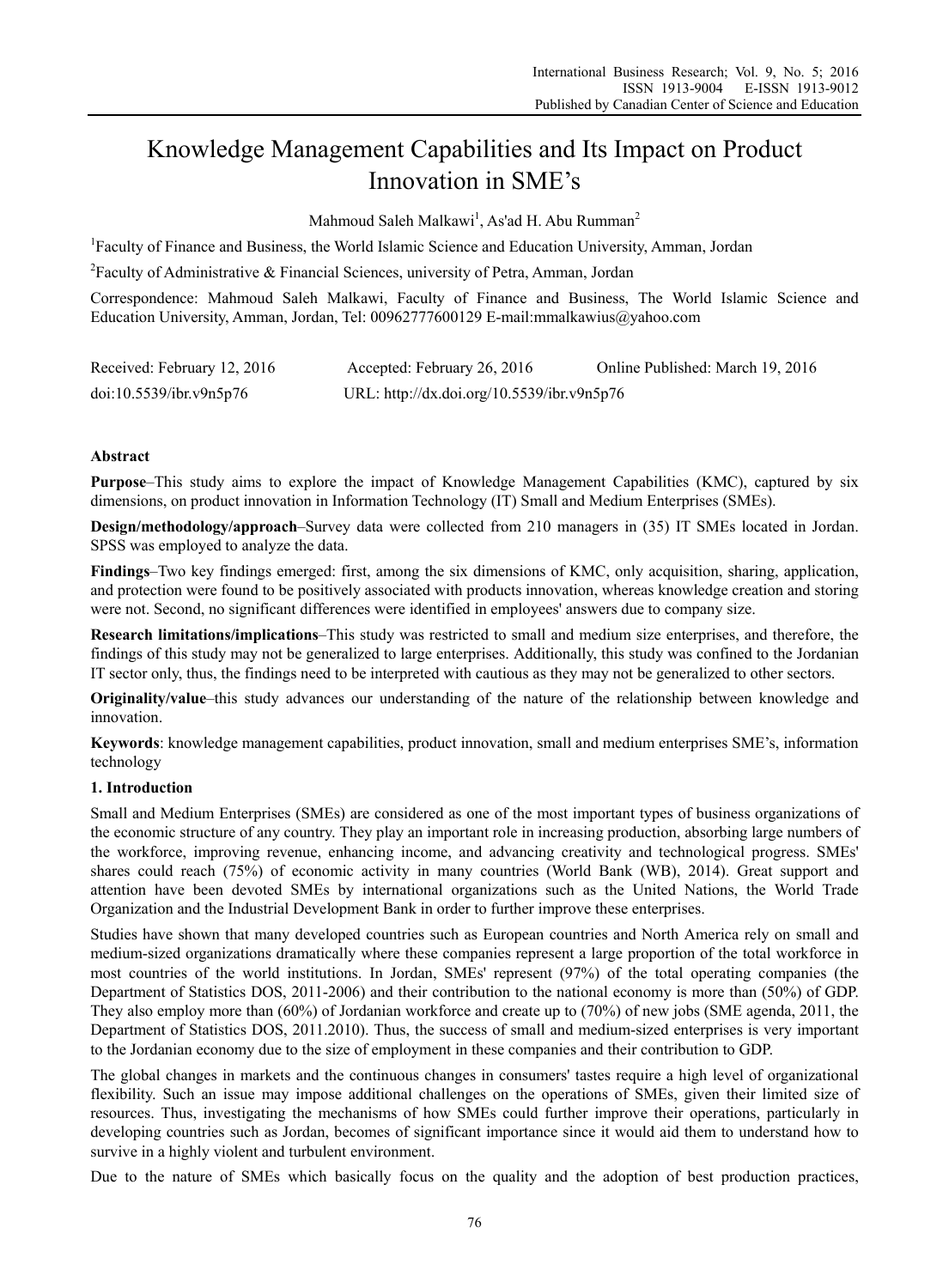knowledge management capabilities (KMCs) of exploration, storage, exchange and dissemination of this knowledge can lead to innovation and ensure the best performance of SMEs (Nunes, Annansingh, Eaglestone & Wakefield, 2006). This is notion is supported by prior research, which indicates that creativity significantly fuels the economic growth, and that creativity is one of the core competitive advantages of organizations (Reed & DeFillippi, 1991; Barney, 1991).

Accordingly, the current study aims to examine the extent to which KMCs of IT sector in Jordan affect product innovation. The volume of investment in this sector is (3.6) billion USD, of which (2.5) billion US dollars as foreign investment. The sector employs more than (11000) workers spread over more (207) companies. The sales volume of the Jordanian IT sector is nearly around (635) million US dollars, and it exports IT' products to more than (30) countries in the world (Information and Communications Technology Association INTAJ, 2013).

Despite that, the sector is facing a number of difficulties in terms of the volatility of the work environment and the fierce competition, which is taking a place at the regional and global levels (INTAJ, 2013). Such issues have resulted in decreasing the number of IT companies operating in Jordanian market and have also led to decrease sales in the years of 2009, 2010 and 2011 and 2012 and amounted to (-6.81% , -22.7% , -4.2%) and (-37.5%) respectively (INTAJ, 2012). These challenges provide additional reasons to investigate how the Jordanian IT sector adopts and practices the concept of KMC and how that leads to product innovation.

Moreover, a review of the extant literature indicates that prior researchers focused on specific aspects of KMCs such as creation, storing, sharing, and application. Other aspects such as acquisition and protection have received a little attention. Thus, a comprehensive study that takes into account the six aspects of KMC is needed in order to truly understand and capture their effect on product innovation. Finally, the majority of previous research was in conducted in a western context, and little attention was paid to investigate such relationships in a Middle Eastern context. Such an investigation may offer new and different insights, given that cultural differences. There is a scarce of such studies in Jordanian business environment.

The remainder of this paper is divided into six main sections. The second section describes the theoretical background. The third section provides a scholarly literature review of knowledge management and product innovation. The fourth section provides an outline of the model and hypotheses. The fifth section describes the methodology. The sixth section analyzes the survey data. The final section concludes the main findings.

# **2. Theoretical Background**

# *2.1 Knowledge Management Capability KMC*

A review of the literature reveals that there is no universal or agreed definition of knowledge management (KM) among researchers. For example, De Wit & Meyer (1998) defined KM by the ability of human being to understand things and to distinguish them and drawing cognitive maps in order to store this knowledge. On the other hand, Nonaka & Takeuchi, (1995) described KM as a true belief and faith investigator who is working to increase the effectiveness and performance of the individual or entity. This definition emphasizes on performance and output. Yet, Davenport & Prusak (1998), viewed KM as a key resource of the organization and a component of the intellectual capital of the organization, which led to define KM from integrative perspective between information and human resources systems. For them, KM is a combination of technical skills and application expertise, technologies, and customer relationships.

By reviewing the theoretical literature, the knowledge management capabilities defined as a mixture combines the knowledge infrastructure (some called it the elements or potential (Enablers)) with knowledge management processes. While other researchers explained that knowledge management capabilities are divided into two sections: The first section of infrastructure for knowledge capabilities of (Systems & Technology), (Organizational Learning), (organization's Culture) and (organization's Strategy) the second section is the operational knowledge processes capabilities which include acquisition, conversion, application, and protection (Gold, Malhotra & Segars, 2001). And from this view KM integrated with organization learning, strategy, culture and systems and technology (Jashapara, 2011: 328-329) he sees that all the resources contained previously linked to each other in order to form cognitive abilities of any of the organization, organizational learning processes actors associated with the discovery of and the application and dissemination of human knowledge (implicit and explicit), which are used appropriate technology and organizational culture as well as the organization's strategy aimed at improving intellectual capital and Organizational performance. This supports the view that the infrastructure for knowledge management dimensions consist of organization's culture, organizational structures, and the structure of information technology, and general knowledge as well as the organization buildings, environment surrounded and equipment that operate on the ease of dissemination of knowledge in an informal way circumference (Becerra-Fernandez, Gonzalez, Sabherwal, 2004: 46-47).

# 2.1.1 KMC Dimensions

Referring to the contribution of researchers in determining the dimensions of the knowledge management processes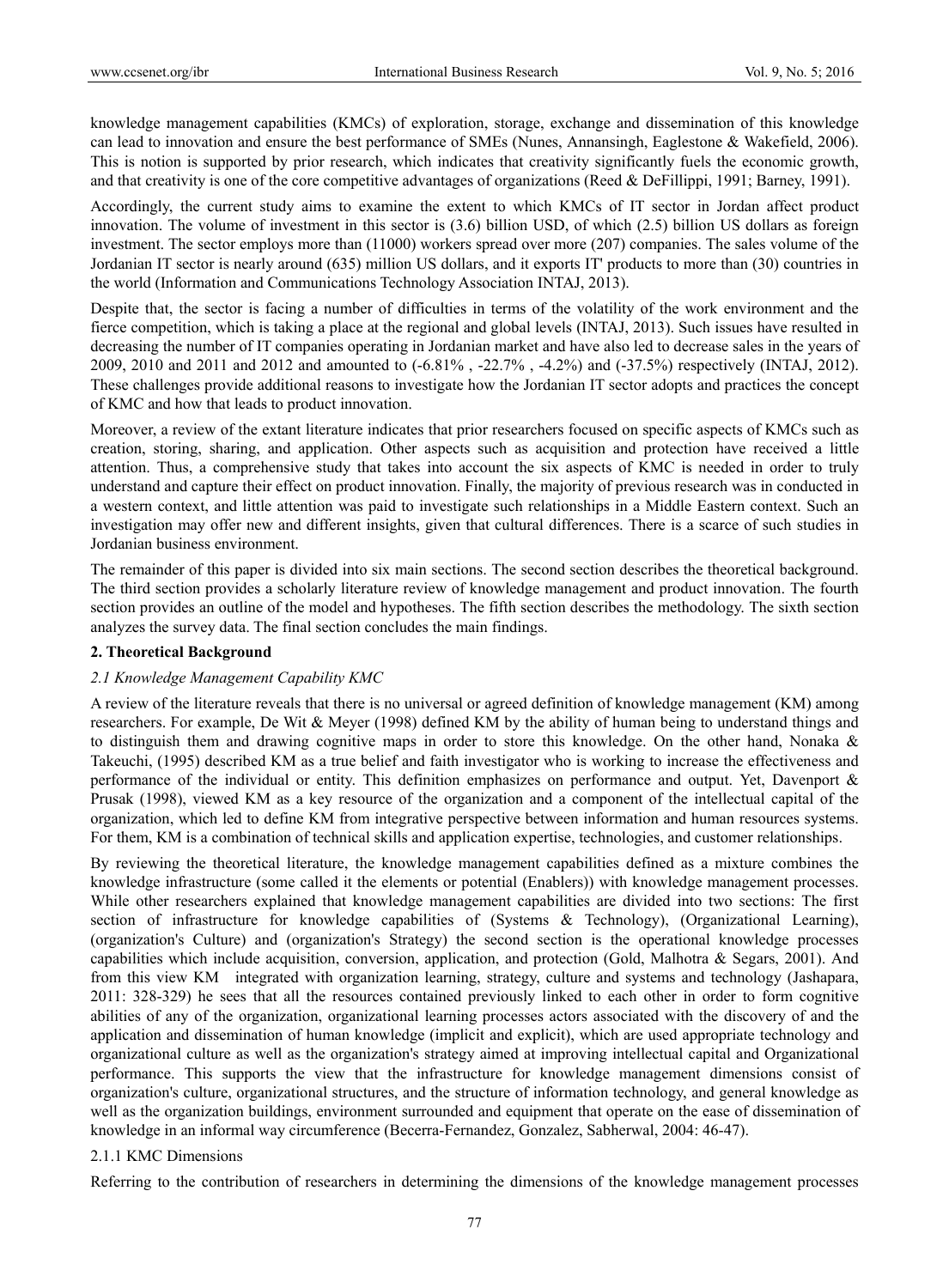capabilities, we find that (Quintas et al., 1997) has identified the dimensions of the Organization's ability to gather knowledge, acquisition, dissemination and application while Gold et al. (2001) identified the KMC as ability to convert, acquire, application and Knowledge protection. Alavi & Leidner (2001) was defined it as knowledge creation, storeing, dissemination and application, (Becerra-Fernandez et al. (2004) classified them to the knowledge discovery, knowledge capturing, knowledge sharing and finally knowledge application.

# 2.1.1.1 Knowledge Acquisition

Knowledge acquisition can be possessed through two perspectives: First, the ability to generate new knowledge through the application of existing knowledge. Second, the ability to improve the existing knowledge and the effective acquiring and using of new acquired knowledge (Gold, Malhotra & Sergas, 2001). Massa & Testa (2009) see that the possession of the knowledge represents the flow of knowledge from external sources into the cognitive organization stocks. While others pointed out that it can be defined as possession of the knowledge that a generation or knowledge developed which refers to the identification of knowledge and activity in the converted and representation which can be used and get benefits from the environment (Holsapple & Joshi, 2003).

According to the knowledge generation theory (Nonaka & Takeuchi, 1995) noted that the acquisition of knowledge is linked to the ability to transfer knowledge from the tacit knowledge to explicit knowledge and vice versa, through the knowledge and practice which lead to absorb this knowledge and therefore the possibility of transfer and diffusion.

# 2.1.1.2 Knowledge Creation

Knowledge creation is too important for organizations knowledge source and it is process of development of new knowledge within the company, which includes operations or improve the use of new applications of existing knowledge already. While the knowledge acquisition process represents the flow of external knowledge of stocks and external knowledge to the organization (Massa & Testa, 2009).

While (Marquadt, 2002) looks into knowledge creation as the basis for the competitive advantage of the organization, so it is essential for the Organization to seek, generate and create the new knowledge by relying on the expertise, creativity and  $R \& D$  support in addition motivating individuals and creating the right environment to achieve this.

(Nonaka, von Krogh, & Voelpel, 2006) urges organizations to generate knowledge internally because the internal knowledge that are created within the organization can offer new ideas and contribute to an effective contribution to the achievements of the organization, as well as adding new ways to facilitate the process of achieving the goals, because this knowledge can be a unique and difficult for competitors to imitate.

# 2.1.1.3 Knowledge Storing

Knowledge created and knowledge acquired must be stored within the organization databases to be used by workers in various Organizations' departments (Storey & Kelly, 2002). This knowledge form the substance and the whole organization memory: so this knowledge has to be meaningful and useful, it should be coded, classified, configured and stored properly, only then this knowledge can be used and re-used by the right person, at the right time in the right way, when it is needed, this knowledge becomes the property of the organization as a whole and must be preserved (Nemati, 2002).

Several studies indicated that there is close association between knowledge, storage, and stimulate creativity in the organization where (Chang & Lee, 2007) found that the greater the storage and accumulation of knowledge in the organization the more creativity Organizational, and the stored knowledge retain, sustain and this will lead to facilitate the dissemination of knowledge among employees by enabling them to access and deal with it at the right time and in an effective way, which contributes to reduce the time and cost incurred by the organization (Lestari, Astuti, Alhabsji, Syafiie (2011); Chang, Lee, (2007); Lee, Leong, Hew, Ooi, (2013)).

# 2.1.1.4 Knowledge Sharing

There are many definitions for the knowledge sharing some named it as knowledge dissemination, knowledge transfer or knowledge distribution among employees (Davenport & Prusak, 1998). Knowledge Transfer requires a group or individual's desire to work with others, and share knowledge is mutual interest, thus if there was not involved in the knowledge sharing it is almost impossible for the knowledge that passed from one person to another person. So knowledge participation is essential condition of knowledge building (Syed-Ikhsan & Rowland, 2004).

Daudelin & Hall (2000) mentioned the importance of the publication and distribution of knowledge which includes: the reformulation of individuals vision will help to understand the idea, offer ideas and report about it to others also opens up opportunities for the reactions that can lead to a change in perspective or insight It also provides more opportunity to influence the learning of others.

This is indicated by (Hsu & Wang, 2008), where they found that the policies and practices of the exchange of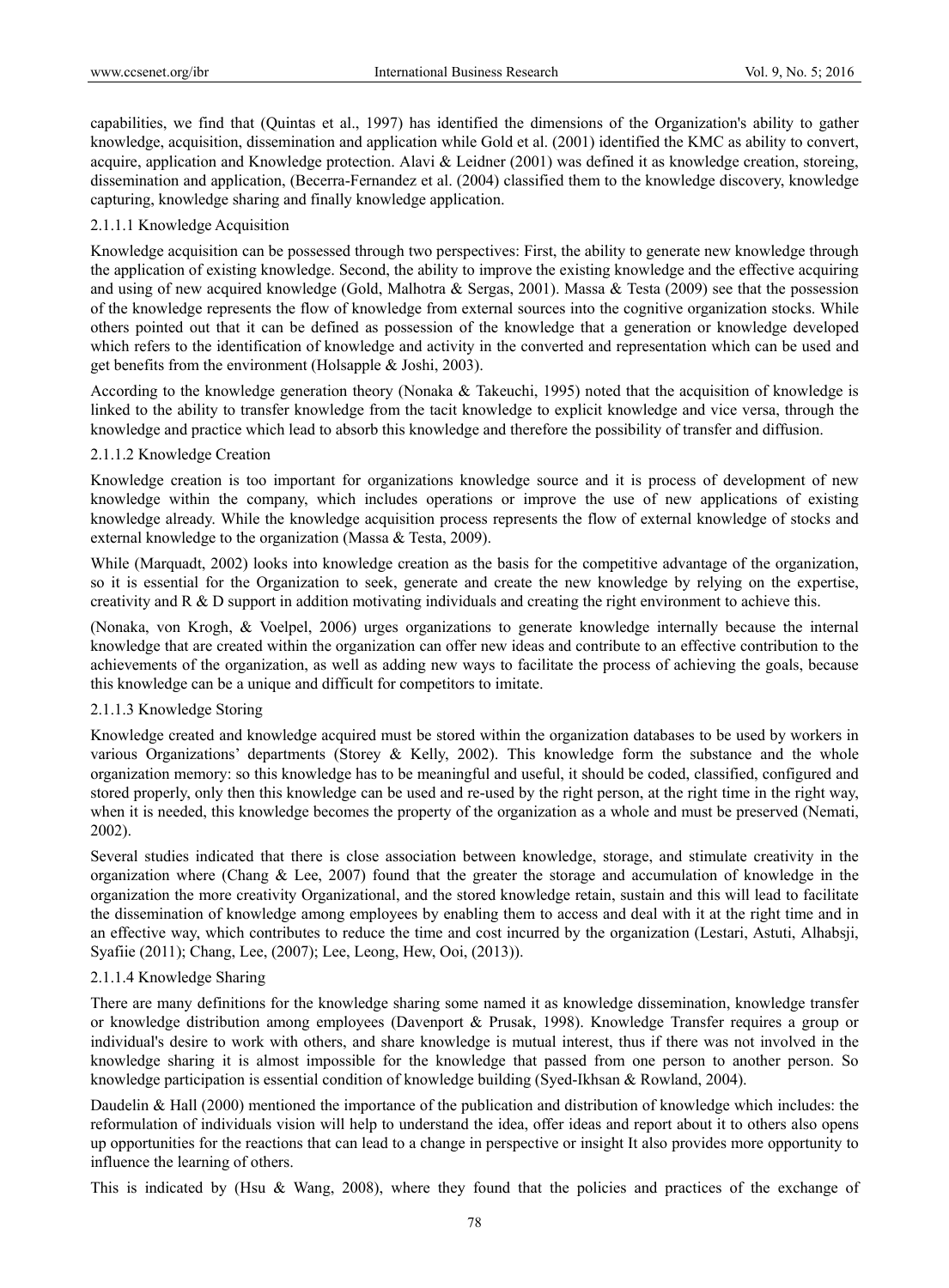knowledge can improve the effectiveness of the knowledge and practices of participatory knowledge-sharing, which in turn can lead to improved sharing of knowledge among employees to achieve competitive advantage. From the standpoint of (Wu et al., 2012), the process of knowledge sharing is a major source of creativity.

# 2.1.1.5 Knowledge Application

Organization ability to effectively apply the knowledge to future use and to respond to the changes surrounding is very important such as the importance of knowledge itself in order to improve the organization's performance. And can easily say that the knowledge application process is the ability to apply, and the exploitation and use of knowledge (Gold, Malhotra & Segars, 2001). Knowledge application also defined as organization response of knowledge, and that reflect the organization's ability to respond to different types of information that has access to it (Lee, Leong, Hew & Ooi, 2013).

While another pointed out that the knowledge application is the ability to retrieve and use of knowledge to support the decisions and actions, problem solving and automating routine business and provide measures to facilitate business (Rastogi, 2000). Also Atuahene-Gima (2005) mentioned that the knowledge application helps to improve relations with customers, leading to the creation of new products that meet their needs and desires.

knowledge application process associated with the impact of knowledge and effectiveness and utilization in terms of the search for new ways to use and exploit this knowledge as a key resource of the organization in various fields to achieve competitiveness as much as possible, as the organization's performance depends very much on the organization's ability to exploit the knowledge of the production and delivery of other products and services to its customers through the use of its capabilities (Nielsen, 2006).

# 2.1.1.6 Knowledge Protection

In general Knowledge protection can be defined as the ability to protect the knowledge and to secure knowledge from inappropriate or illegal use or protect them from theft (Gold, Malhotra & Segars, 2001). The accepted mechanisms for organizations to protect the knowledge like surveillance cameras is to protect the knowledge from inappropriate use or that are being leaked inside and outside the organization, also restrict access to some sources of knowledge through technology but through password.

Intellectual property rights and legal contracts, including intellectual property rights, patents, trademarks, copyrights, trade secrets, contracts, are the most common formal mechanisms to prevent the knowledge acquisition and protection of innovations and creations which enables companies to maintain the creations thoroughbreds and delay imitated. The terms of the contracts covered supports cooperation between companies through non-disclosure agreements relating to staff and non-competition agreements (Hertzfeld, Link & Vonortas, 2006).

# *2.2 Product Innovation Dimensions*

Product innovation includes two dimensions (a) Units creativity which it is the improving the product specifications or product units. (b) Architecture creativity which deals with changes on the products and changes between product units relations that leads the functions of the product itself (Basu, 2014). Products creativity plays an important role in the field of new business so that it can provide opportunities for companies in terms of growth and expansion into new areas as well as to allow companies to gain competitive advantage (Abu Baker & Ahmad, 2010). The production of developing new products or improvement of existing products is the goal of products creativity (Leiponen & Helfat, 2010).

# **3. Literature Review**

Researchers have varied trends theory, which dealt with the concept of creativity and innovation, which led to a divergence of views on the definition, and this is due to overlapping considerations and needs of social, political, economic, and differing standards which is the basis for the consideration of the individual creative or non-creative. Although it has evolved many theories and studies and research in innovation.

Among the most famous definitions of creativity, which includes the various components of creativity definition Torrance, defined creativity as "*the process of becoming sensitive to problems, deficiencies, gaps in knowledge, missing elements, disharmonies, and so on; identifying the difficult; searching for solutions, making guesses, or formulating hypotheses and possibly modifying them and retesting them; and finally communicating the results*". (Torrance, E. P, 1966).

Massa and Testa (2009) explored two different ways of managing knowledge to investigate how organizations manage, exploit, and feed their knowledge in order to achieve a competitive advantage; marketing knowledge domain and technology knowledge domain. The marketing knowledge domain is nourished by a variety of external knowledge sources, mainly connected to customers and market trends. The technology knowledge domain is informed by a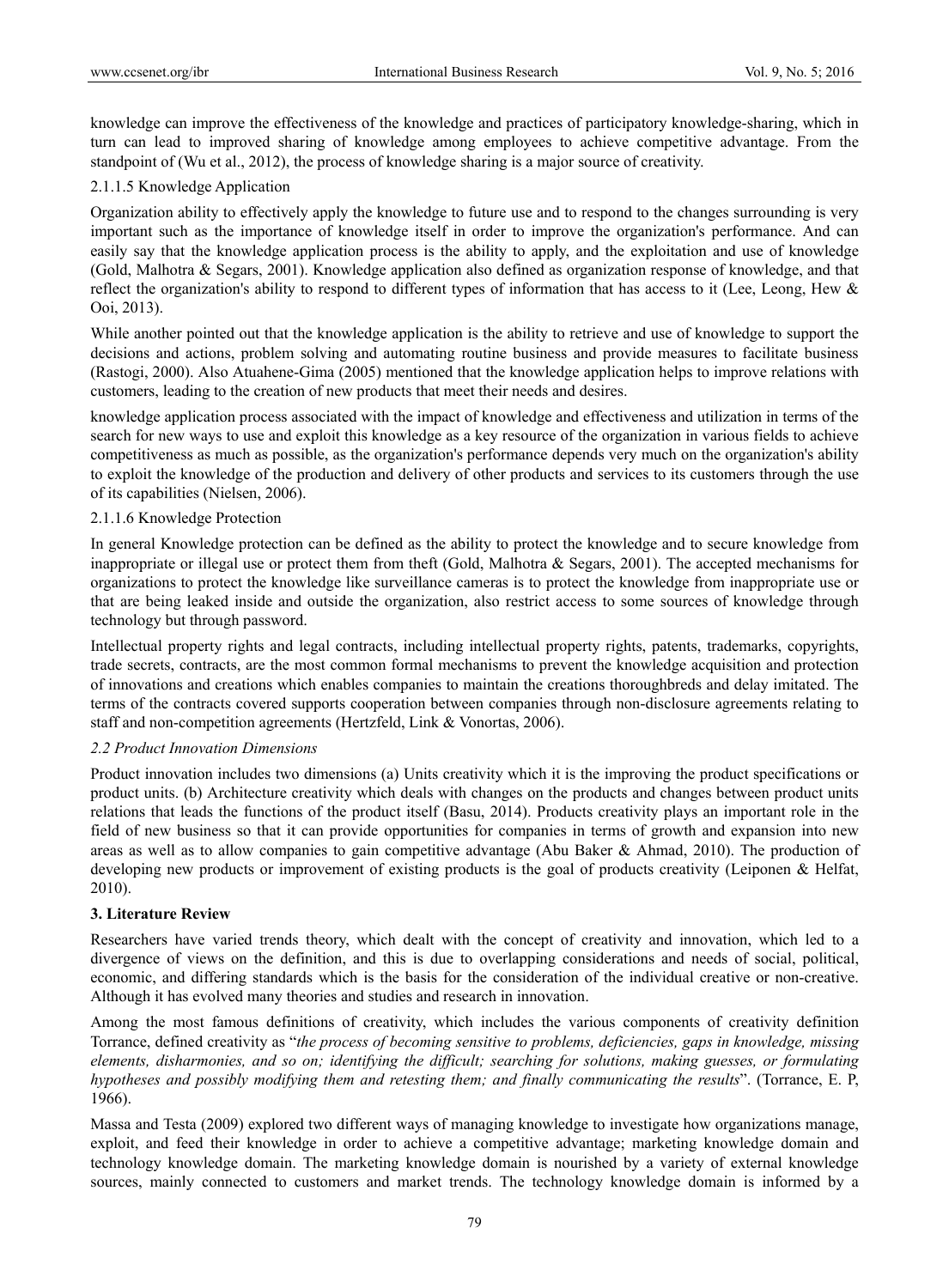relatively small number of external knowledge sources, as it relies mainly on internal competences that are enhanced by appropriate organizational devices. Results showed that organizations that use two ways of managing knowledge can acquire, create relevant knowledge from internal and external organizational resources, and then they share and apply the stored knowledge to generate innovation in order to satisfy market needs, to gain more competitive advantage than others. Malkawi and Abu Rumman (2016) found in their study on the IT SME's that there is a significant impact of KMC on organizational creativity (Process and Technological creativity).

In the Saini (2015) study on the SME's of software, pharmaceutical and textiles industries in north India, the researcher found that there is a relationship and impact between KM processes (capturing, sharing, transfer, storing, reuse) on the innovation in the SME's and it creates sustainable competitive advantage for these firms.

Depending on the literature Bharadwaj et al. (2015) divided the KMC into two parts; infrastructural capabilities (information technology, knowledge structure, knowledge culture) and process capabilities (acquisition, storing, dissemination, application) and they found that both capabilities (infrastructural and process) are important to knowledge management effectiveness. In their study Mageswari et al. (2015) revealed that the infrastructural capabilities partially impact the knowledge management processes (acquisition, creation, sharing, storing) in the Indian small firms, and it is only the knowledge acquisition has a significant impact on the innovation in the small firms.

Dos Santos Ferreira and Santos (2014) found that the knowledge management dimensions (Sharing, use, accumulation, internalization, creation) positively impact the innovation. They found that knowledge creation is the most important dimension impact the innovation. In their proposed model Nicolau et al. (2013) showed the importance of knowledge management processes and deal with it as a system and building a friendly environment in addition to combine between internal and external knowledge in order to support innovation. Jenny and Maria (2013) found in their study that there is a positive impact of the knowledge management capabilities on the product and process innovation, the product and process innovation moderate and strengthen the relationship between KMC and SME's performance in the Spanish IT SME's. In electronic industry Zohoori et.al (2013) found that the knowledge sharing of the explicit and implicit knowledge is playing an important role in product innovation which supporting the electronic industry and enhancing the economic growth for different businesses.

From the previous studies we can imagine how knowledge management capabilities impact and support the product innovation in SME's that works on the Jordanian IT sector.

#### **4. Research Model and Hypotheses**

Depending on the literature review the researchers urge to propose the knowledge gained during the SME's evolution and its impact on product in order to improve business sustainability. The study model consists of two kinds of variables: an independent variable, which is Knowledge management capability construct, and dependent variable which it is product innovation construct.

As mentioned above the KMC will consist Knowledge acquisition, knowledge creation, knowledge storing, knowledge sharing, knowledge application and knowledge protection.

#### *4.1 The Model*





# *4.2 Hypotheses*

According the arguments presented in this part the following hypotheses constructed:

*H1o. There is no statistically significant impact of knowledge management capabilities at (α ≤ 0.05) of on Product innovation* 

*H2o. There is no statistically significant difference in assessments of the knowledge management capabilities*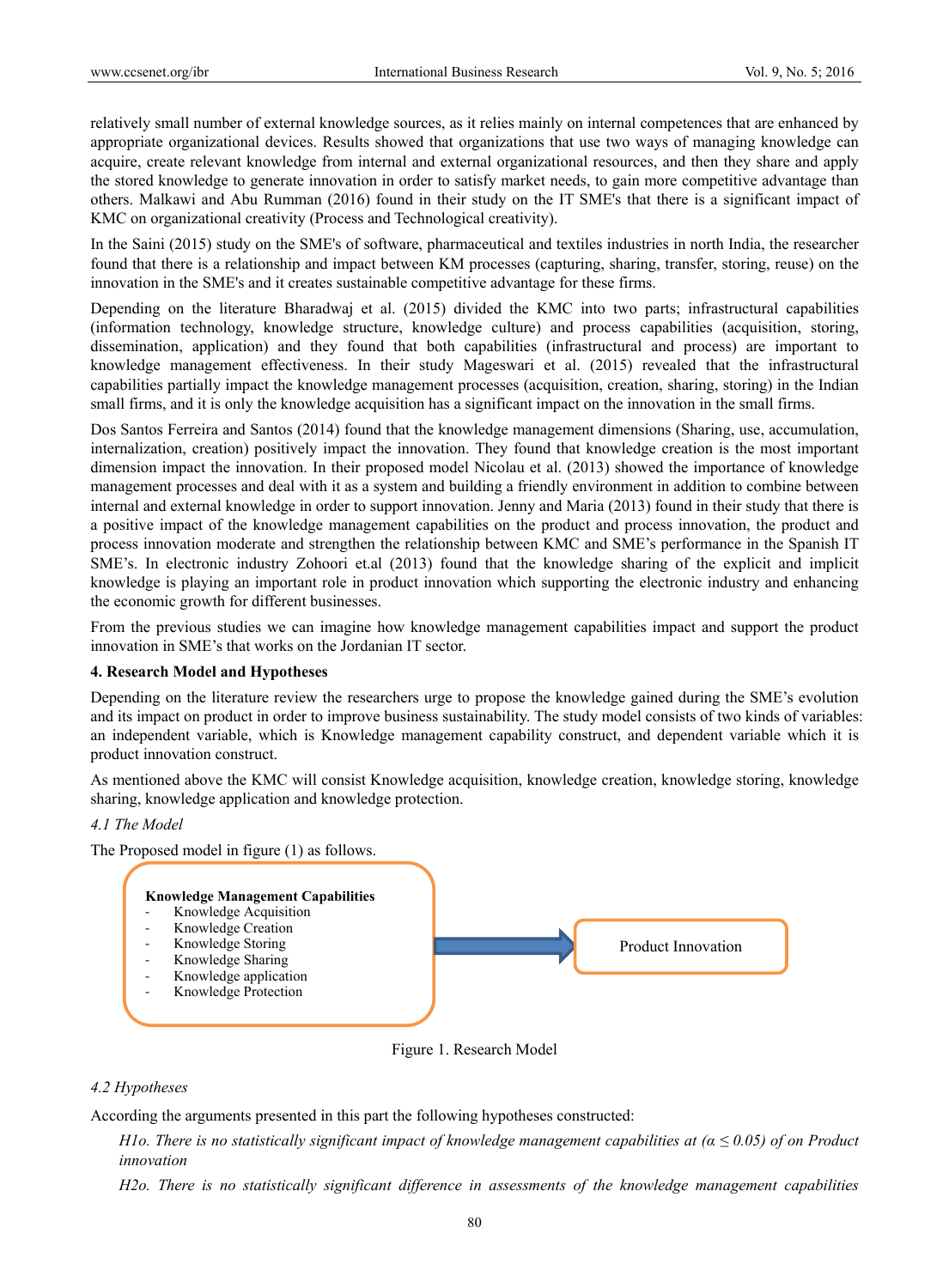*dimensions of the surveyed companies whether the company small or medium.* 

*H3o. There is no statistically significant difference in assessments of the Product innovation of the surveyed companies whether the company small or medium.* 

# **5. Methodology**

# *5.1 Population and Sampling*

The study population includes the managerial levels in SMEs of Information Technology sector of Jordan. The criterion used for size defines SMEs as firms that fulfil the criteria of Amman chamber of Industry and Trade and industry ministry: firms that employ fewer than (250) workers as below classification, Firms that met the previous requirements were (207) firms. The data were gathered during November 2014. The number of firms selected were 45 firms, and we distributed (300) questionnaire to the top management, middle management and lower management levels in these firms. We receive (210) valid questionnaire ((78) from small and (132) from medium company) with the response rate was (70%), from (35) firms only; (12) were medium firms and (23) small firms.

#### *5.2 Instrument Study*

A questionnaire were prepared by researchers in order to collect the study data from random selected firms. For Knowledge management capability it was measured using adapted scale from previous studies (Maponya, 2004; Choi et al., 2008; Earl, 2003; Hsin-Jung Hsieh, 2007). Product innovation measured using the adapted scale from (Li & Calantone, 1998; Gatignon & Xuereb, 1997, Calantone, Cavusgil, & Zhao, 2002). We used a Likert scale from 1 to 5, where 1 represents Strongly Disagree and 5 strongly agree.

## *5.3 Validity and Reliability of Data*

#### 5.3.1 Validity

After preparing the instrument by the researchers it sent to a panel of experts from the academic staff from the Dept. of business administration in Jordanian universities in order to verify the instrument's validity and objectives of the study. Based on the academic panel suggestions and comments some modifications were been made on the instrument.

#### 5.3.2 Reliability

The reliability of the collected data was measured using Cronbach alpha coefficient; the reliability test was conducted to check for inter-item correlation of all variables in the questionnaire. The scale's reliability was good, the Alpha Cronbach obtained was as *Table (2)* alpha cronbach was (0.928) for the scale of KM capabilities and (0.761) for the scale product innovation (the recommended acceptable minimum is  $(0.70)$ , according to Hair et al., 2004, Sekaran & Bougie, 2010), confirming the scale's internal consistency.

#### *5.4 Data Analysis and Results*

In order to test the hypotheses, the following tools were used: multiple regression and stepwise analysis were used to assess the effect of Knowledge management capabilities on product innovation in Jordanian IT SME's. This study employs the regression analysis to explore the relationship between knowledge management capabilities, and product innovation. Also t-test to test the significant of means differences of study variables in addition to the descriptive statistics.

*Analysis of first hypotheses:* 

*H1o. There is no statistically significant impact of knowledge management capabilities on Product innovation.* 

# *In below table 1 the summary of results.*

Table 1. Summary of Stepwise regression for the relation between KMC and Product Innovation

|                              |       |       |       |                   |       | Standardized |      |          |
|------------------------------|-------|-------|-------|-------------------|-------|--------------|------|----------|
|                              | r     | $R^2$ |       | $\mathrm{Sig}\,f$ | B     |              |      | Sig(t)   |
| <b>Knowledge Sharing</b>     |       |       |       |                   |       | 0.264        | 3.59 | $0.000*$ |
| <b>Knowledge Protection</b>  |       |       |       |                   |       | 0.288        | 5.11 | $0.000*$ |
| <b>Knowledge Application</b> |       |       |       |                   |       | 0.168        | 2.58 | $0.010*$ |
| <b>Knowledge Acquisition</b> | 0.695 | 0.483 | 47.92 | $0.000*$          | 0.548 | 0.166        | 2.40 | $0.017*$ |
| <b>Knowledge Creation</b>    |       |       |       |                   |       | 0.001        | 0.02 | 0.983    |
| <b>Knowledge Storing</b>     |       |       |       |                   |       | 0.048        | 0.66 | 0.510    |

The study found that: there is positive statistically significant relationship between KMC dimensions (Knowledge Sharing, Knowledge Protection, Knowledge Application, and Knowledge Acquisition) and product innovation in Jordanian IT SME's. This result is consistent with previous studies in terms of the impact and direction. Pinar & Kor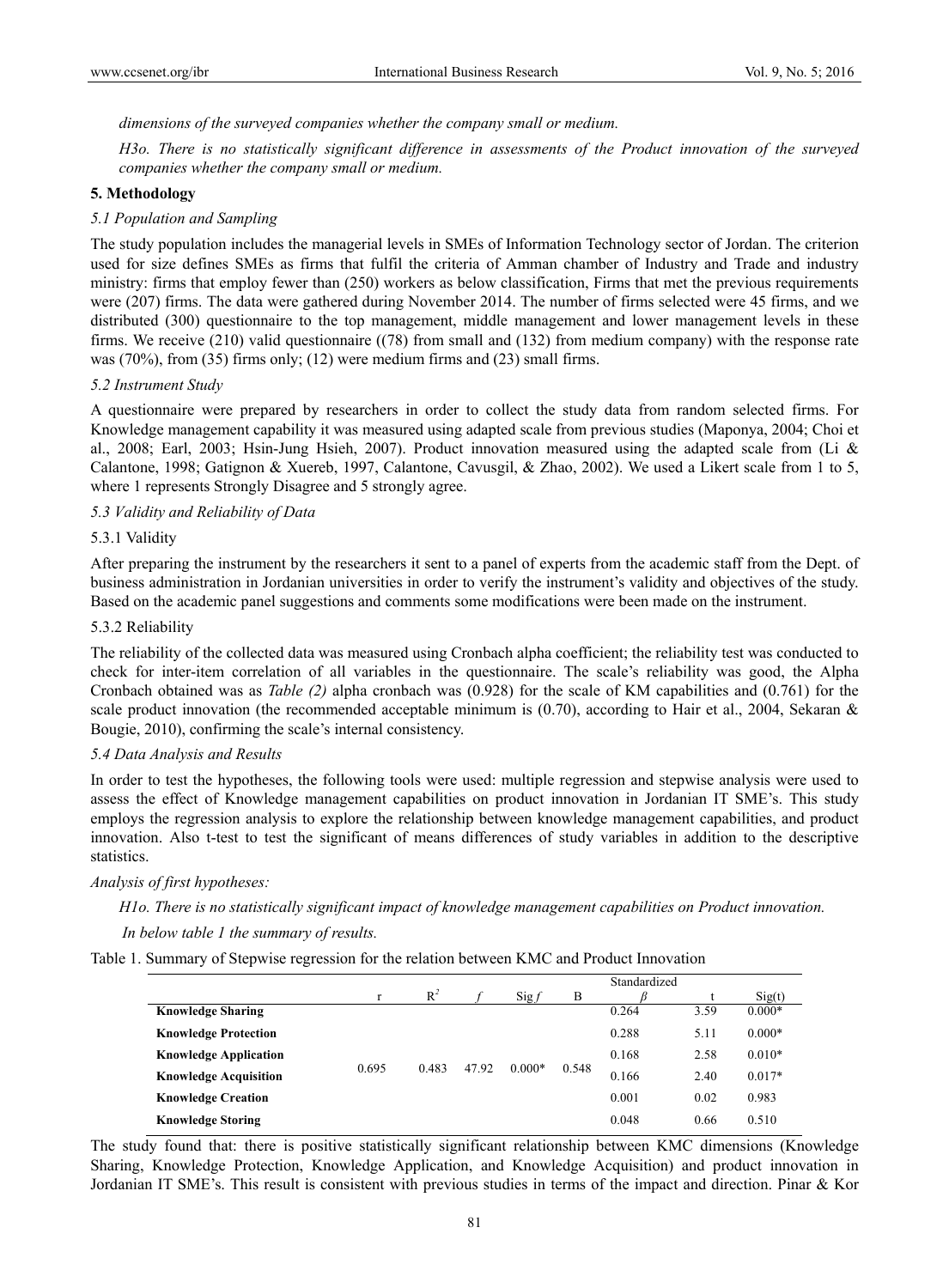(2010) and Tseng et.al. (2011) found that there is positive impact of KMC on product innovation. Also the results consistent with Mohammed & Basheer(2011), Al-Duri & Al-Azzawi (2004), Abdelqader et.al(2013) which found that Knowledge capabilities correlated and integrated with the innovation and it accelerates producing new products with more quality and less cost, also the study consistent with Jenny & Maria (2013) found that KMC have positive impact on product innovation Spanish IT SME's. This study not consistent with Ferraresi et.al. (2012) study which found that there is no direct impact between KMC and innovation unless there is a Strategic orientation and innovation as a moderator variable. Although this study consistent with Mageswari et.al. (2015) that knowledge creation and storing have no significant impact on innovation.

Analysis of the second hypotheses:

*H2o. There is no statistically significant difference in assessments of the knowledge management capabilities dimensions of the surveyed companies whether the company small or medium.* 

According to the tests results as shown below in *Table (2)* the study found that: there is no statistically significant difference in assessments of KMC of the surveyed companies in Jordanian IT SME's whether the company small or medium. The researchers think that because of the study on a specific industry it is acceptable to have no differences in the results whether the companies are small or medium.

|                       | Size   | N   | Mean | Std.      | t    | Sig   |
|-----------------------|--------|-----|------|-----------|------|-------|
|                       |        |     |      | Deviation |      |       |
| Knowledge Acquisition | Small  | 78  | 3.97 | 0.48      | 0.15 | 0.881 |
|                       | Medium | 132 | 3.95 | 0.55      |      |       |
| Knowledge Creation    | Small  | 78  | 4.10 | 0.47      | 2.09 | 0.038 |
|                       | Medium | 132 | 3.95 | 0.55      |      |       |
| Knowledge Storing     | Small  | 78  | 4.90 | 0.58      | 2.11 | 0.036 |
|                       | Medium | 132 | 3.89 | 0.69      |      |       |
| Knowledge Sharing     | Small  | 78  | 3.78 | 0.59      | 1.22 | 0.221 |
|                       | Medium | 132 | 3.67 | 0.66      |      |       |
| Knowledge Application | Small  | 78  | 4.03 | 0.58      | 1.44 | 0.149 |
|                       | Medium | 132 | 3.91 | 0.59      |      |       |
| Knowledge Protection  | Small  | 78  | 3.79 | 0.84      | 1.56 | 0.120 |
|                       | Medium | 132 | 3.95 | 0.64      |      |       |
| Knowledge Management  | Small  | 78  | 3.96 | 0.41      | 1.09 | 0.277 |
| Capabilities          | Medium | 132 | 3.89 | 0.50      |      |       |

Table 2. Means and Std. Dev., and t-test for KMC according the company size

Analysis of the third hypotheses:

*H3o. There is no statistically significant difference in assessments of the Product innovation of the surveyed companies whether the company small or medium.* 

According to the tests results as shown below in *Table (3)* the study found that: there is no statistically significant difference in assessments of the product innovation of the surveyed companies in Jordanian IT SME's whether the company small or medium and this could be because the number of employees in the two types of companies is too close, also these companies are working within the same sector which has the same legislations and the same obstacles.

|            | <b>Size</b> |    | Mean | . .<br>Std.<br><b>Deviation</b> | - -      | <b>Sig</b> |
|------------|-------------|----|------|---------------------------------|----------|------------|
| Product    | Small       | 78 | 3.91 | 0.59                            | $0.20\,$ | 0.84       |
| Innovation | Medium      | 32 | 3.93 | 0.63                            |          |            |

Table 3. Means and Std. Dev., and t-test for Product innovation according the company size

## **6. Conclusion**

The main purpose of this study is to examine the effect of knowledge management capabilities on product innovation in Jordanian IT SME's, collecting data from (35) SME's working in IT sector of Jordan by using an adapted questionnaire. After analyzing (210) collected questionnaire the empirical study results revealed that there is a positive impact of KMC (Acquisition, Sharing, Application, and Protection) on the product innovation in Jordanian IT SME's. these findings are consistent with the previous studies that have shown that there is a significant effect of knowledge management on the product innovation, and it shows the importance of KMC in IT companies which lead to produce new IT products and applications in a short time frame with high quality and low cost.

The study also found that there is no variance differences between employee's answers for the KMC and product innovation variables according the company size they are working for whether it is small or medium size. For future studies the researchers recommend to make such study in different SME's working in other industries than the IT sector, and to study the impact of KMC on the big size companies.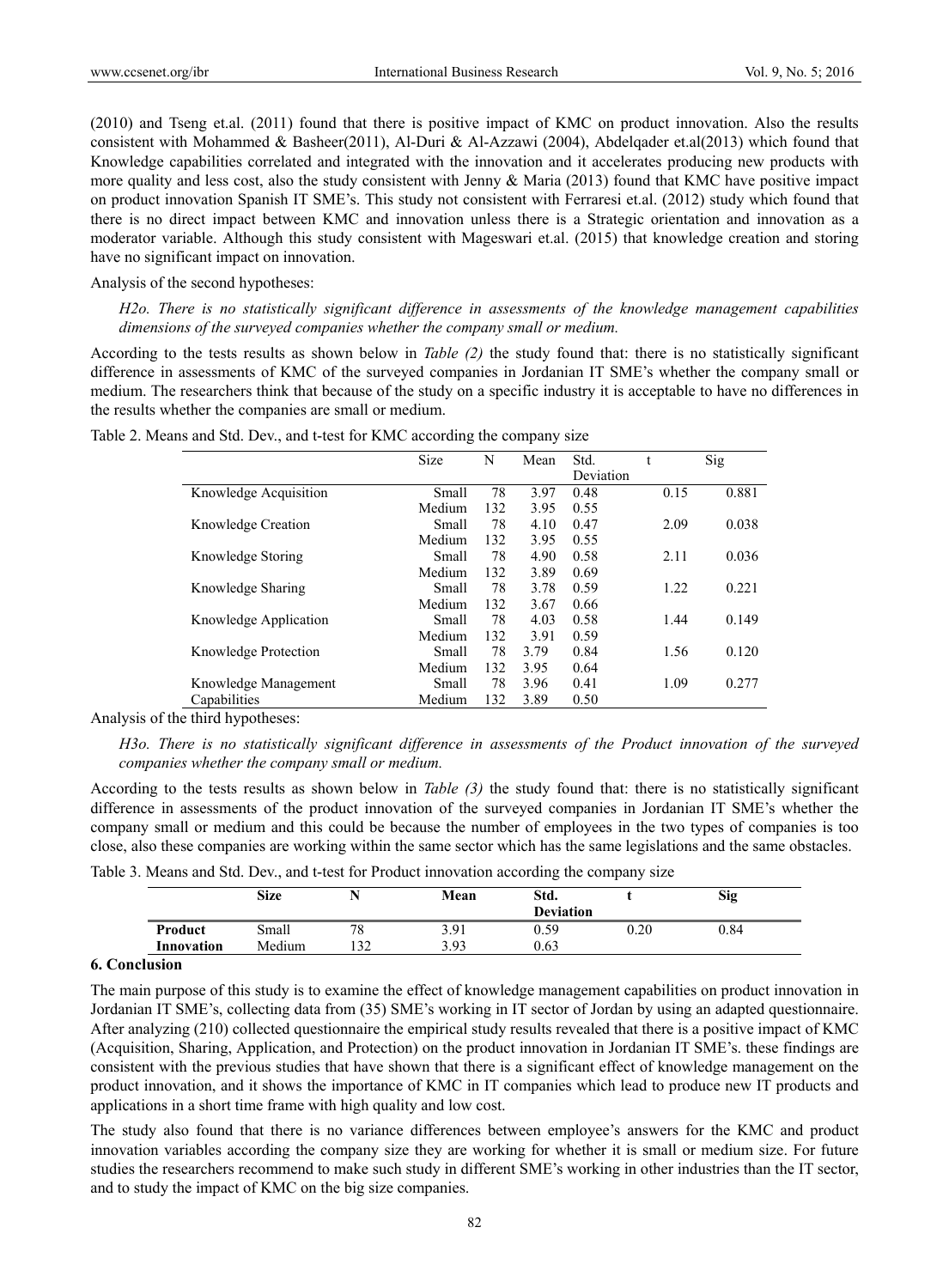#### **References**

- Abdelqader, M., Abu, Q. M., & Al Sakarneh, B. (2013). Impact of knowledge management and innovation on performance. *Baghdad collage journal for economic sciences, 34*.
- Alavi, M., & Leidner D. (2001). Knowledge management and knowledge management systems: conceptual foundations and research issues, *MIS Quarterly, 25*(1), 107–136. http://dx.doi.org/10.2307/3250961.
- Al-Duri, Z., & AL-Azzawi, B. (2004). Impact of knowledge management on organization innovation. 4<sup>th</sup> international conference "Knowledge management in Arab world", Alzaytounah university, Jordan.
- Atuahene-Gima, K. (1995). An exploratory analysis of the impact of market orientation on new product performance: A contingency approach, *Journal of Product Innovation Management, 12*(4), 275-293. http://dx.doi.org/10.1111/1540-5885.1240275.
- Barney, J. (1991). Firm Resources and Sustained Competitive Advantages. *Journal of Management, 17*(1). 99-120. http://dx.doi.org/10.1177/014920639101700108
- Basu, S. (2014). Product market strategies and innovation types: finding the fit!, *Strategic Direction, 30*(3), 28–31. http://dx.doi.org/10.1108/SD-09-2013-0064.
- Becerra-Fernandez, I., Gonzalez, A., & Sabherwal, R. (2004). Knowledge Management: Challenges, Solutions, and Technologie. Pearson Prentice Hall. New jersey, United states of America.
- Bharadwaj S., Chauhan S., & Raman A. (2015). Impact of Knowledge Management Capabilities on Knowledge Management Effectiveness in Indian Organizations. *The Journal for Decision Makers, 40*(4) 421–434. http://dx.doi.org/10.1177/0256090915613572
- Calantone, R. J., Cavusgil, S. T., & Zhao, Y. (2002). Learning Orientation, Firm Innovation Capability, and Firm Performance. *Industrial Marketing Management, 31*, 515-524. http://dx.doi.org/10.1016/ S0019-8501(01)00203-6
- Chang, S. C., & Lee, M. S. (2007). The effects of organizational culture and knowledge management mechanisms on organizational innovation: an empirical study in Taiwan, *The Business Review, 7*(1), 295-301.
- Choi, B., Poon S., & Davis J. (2008). Effects of knowledge management strategy on organizational performance: A complementarity theory-based approach. *Omega, 36*, 235–251. http://dx.doi.org/10.1016/j.omega.2006.06.007
- Daudelin, W., & Hall, T. (2000). Using Reflection to Leverage Learning: In Hermans, J.(ed.) The Knowledge Management book 1999–2000. 180-183. USA:Butterworth-Heinemann.
- Davenport, T. H., & Prusak, L. (1998). Working Knowledge: How Organizations Manage What They Know: Boston, MA: Harvard Business School Press. http://dx.doi.org/10.1145/347634.348775
- De Wit, B., & Meyer, R. (1998), Strategy: Process, Content, Context An International Perspective, (2<sup>nd</sup> ed.), Thomson, London. Department of Statistics DOS, Job vacancies report (2013). www.dos.gov.jo/dos\_home\_a/main/Analasis\_Reports/job/2012/3.pdf?newurl0=%2F3.pdf&newurl=2012
- Dos, S. F. V. H., & Santos, A. (2014). The Impact of Knowledge Management in Innovation Performance in the Leiria Region. InProceedings of the 6th European Conference on Intellectual Capital: ECIC 2014. Academic Conferences Limited.
- Earl, L. (2003). Knowledge management in practice in Canada. Survey of Knowledge Management Practices, Web Source:http://www.publications.gc.ca/Collection/Statcan/88F0006X/88F0006XIE2003007.pdf.Surfedon 22/10/2014
- Ferraresi, A., Quandt, C., Santos, S., & Frega, J. (2012). Knowledge management and strategic orientation: leveraging innovativeness and performance. *Journal of knowledge management, 5,* 688-701. http://dx.doi.org/10.1108/13673271211262754
- Gatignon, H., & Jean-Marc X. (1997). Strategic Orientation of the Firm and New Product Performance, *Journal of Marketing Research, 34*, 77-99.
- Gold, A. H., Malhotra, A., & Segras, A. H. (2001). Knowledge management: An organisational capabilities perspective. *Journal of Management Information Systems, 18*(1), 185–214.
- Hertzfeld, H. R., Link, A. N., & Vonortas, N. S. (2006). Intellectual property protection mechanisms in research partnerships. *Research Policy, 35*(6), 825-838. http://dx.doi.org/10.1016/j.respol.2006.04.006
- Holsapple, C. W., & Joshi, K. D. (2003). Knowledge selection: Concepts, issues and technologies. In J. Liebowitz (Ed.). Knowledge management handbook. Boca Raton, FL: CRC Press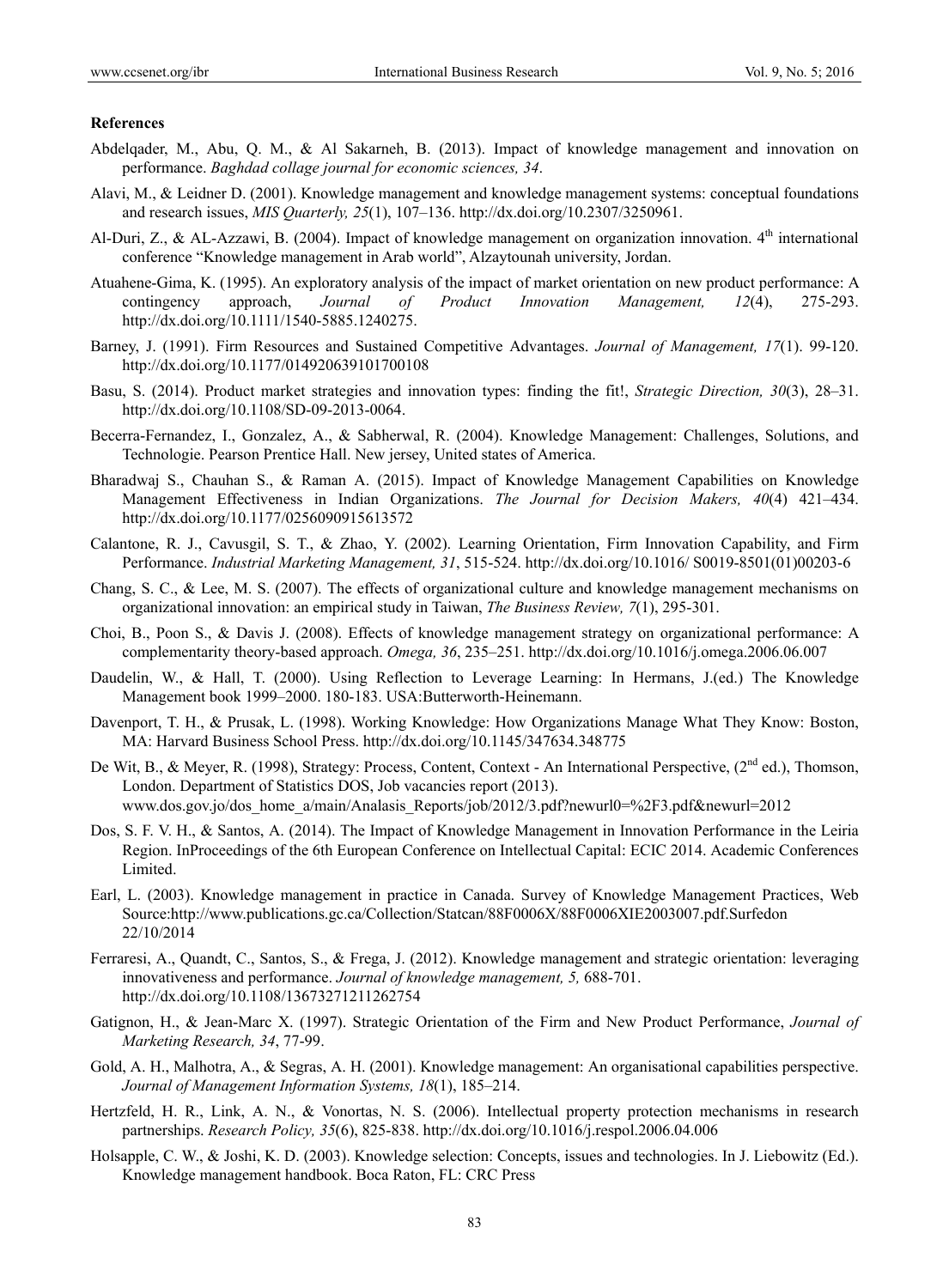- Hsin-Jung, H. (2007). Organizational characteristics, knowledge management strategy, enabelars, and process capability: knowledge management performance in U.S. software companies. Ph.D Disirtation
- Hsu, I. C., & Wang, Y. S. (2008). A Model of Intraorganizational Knowledge Sharing, *Journal of Global Information Management, 16*(3), 45-73. http://dx.doi.org/10.4018/jgim.2008070103 (Information and Communications Technology Association INTAJ, 2013). http://econ.worldbank.org/WBSITE/EXTERNAL/EXTDEC/EXTRESEARCH/0,,contentMDK:22950203~pagePK :64214825~piPK:64214943~theSitePK:469382,00.html

Jashapara, A. (2011). Knowledge Management: An integrated approach. ( $2<sup>nd</sup>$  ed.). Pearson Prentice hall.

- Jenny, M. Ruiz-Jiménez, & Maria, del Mar Fuentes-Fuentes (2013). Knowledge combination, innovation, organizational performance in technology firms, *Industrial Management & Data Systems, 113*(4), 523 – 540. http://dx.doi.org/10.1108/02635571311322775
- Lee, V. H., Leong, L., Hew, T., & Ooi, K. (2013). Knowledge management: a key determinant in advancing technological innovation?, *Journal of Knowledge Management, 17*(6), 848–872. http://dx.doi.org/10.1108/JKM-08-2013-0315
- Leiponen, A., & Helfat, C. (2010). Innovation objectives, knowledge sources, and the benefits of breadth, *Strategic Management Journal*, (31), 224-236. http://dx.doi.org/10.1002/smj.807
- Lestari, B., Astuti, E., Alhabsji, T., & Syafiie I. (2011). The Role of Knowledge Management Practices as a Moderator Variable the Influence Characteristics between Environment, Knowledge and Supplement to the Performance Characteristics of Organizational Innovation. *Journal of Basic Appl. Sci. Res., 1*(10), 1691-1698.
- Li, T., & Roger, J. C. (1998). The Impact of Market Knowledge Competence on New Product Advantage: Conceptualization and Empirical Examination. *Journal of Marketing, 62*, 13-29. http://dx.doi.org/10.2307/1252284
- Lily, J., Abu, B., & Hartini, A. (2010). Assessing the relationship between firm resources and product innovation performance: A resource ‐ based view, *Business Process Management Journal, 16*(3), 420–435. http://dx.doi.org/10.1108/14637151011049430
- Mageswari, S. U., Sivasubramanian, C., & Dath, T. S. (2015). Knowledge Management Enablers, Processes and Innovation in Small Manufacturing Firms: A Structural Equation Modeling Approach. *IUP Journal of Knowledge Management, 13*(1), 33.
- Malkawi, M., & Abu, R. A. (2016). Knowledge Management Capabilities and its impact on Organizational Creativity in SME's. Innovation Arabia 9 conference congress proceeding, HBMSU, Dubai. Available http://www.innovationarabia.ae/about/congress-proceedings

Maponya, P. M. (2004). Knowledge management practices in academic libraries: a case study of the University of Natal, Pietermaritzburg Libraries.

http://mapule276883.pbworks.com/f/Knowledge+management+practices+in+academic+libraries.pdf

- Marquardt, M. (2002). Building the learning organization: Mastering the 5 elements for corporate learning. Palo Alto, CA: Davies-Black Publishing.
- Massa, S., & Testa, S. (2009). A knowledge management approach to organizational competitive advantage: Evidence from the food sector, *European Management Journal, 27*(2), 129-41.
- Mohammed, F. & Basheer, A. (2011). Impact of knowledge management on organizational innovation. University Saad Dahlab Blida.
- Nemati, H. (2002). Global Knowledge Management: Exploring a Framework for Research, *Journal of Global InformationTechnology Management, 5*(3), 1-11. http://dx.doi.org/10.1080/1097198X.2002.10856328
- Nicolau, S., Maria, J., & Martins, W. R. (2013). Knowledge Management Practices as the Basis of Innovation: An Integrated Perspective, Proceedings of the International Conference on Intellectual Capital, *Knowledge Management & Organizational Learning*, 362-370.
- Nielsen, A. P. (2006). Understanding dynamic capabilities through knowledge management, *Journal of Knowledge Management, 10*(4), 59-71. http://dx.doi.org/10.1108/13673270610679363
- Nonaka, I., & Takeuchi, H. (1995). The knowledge creating company: how Japanese companies create the dynamics of innovation, Oxford University Press, New York. *56*.
- Nonaka, I., & Von Krogh, G. (2009). Tacit Knowledge and Knowledge conversion: controversy and advancement in